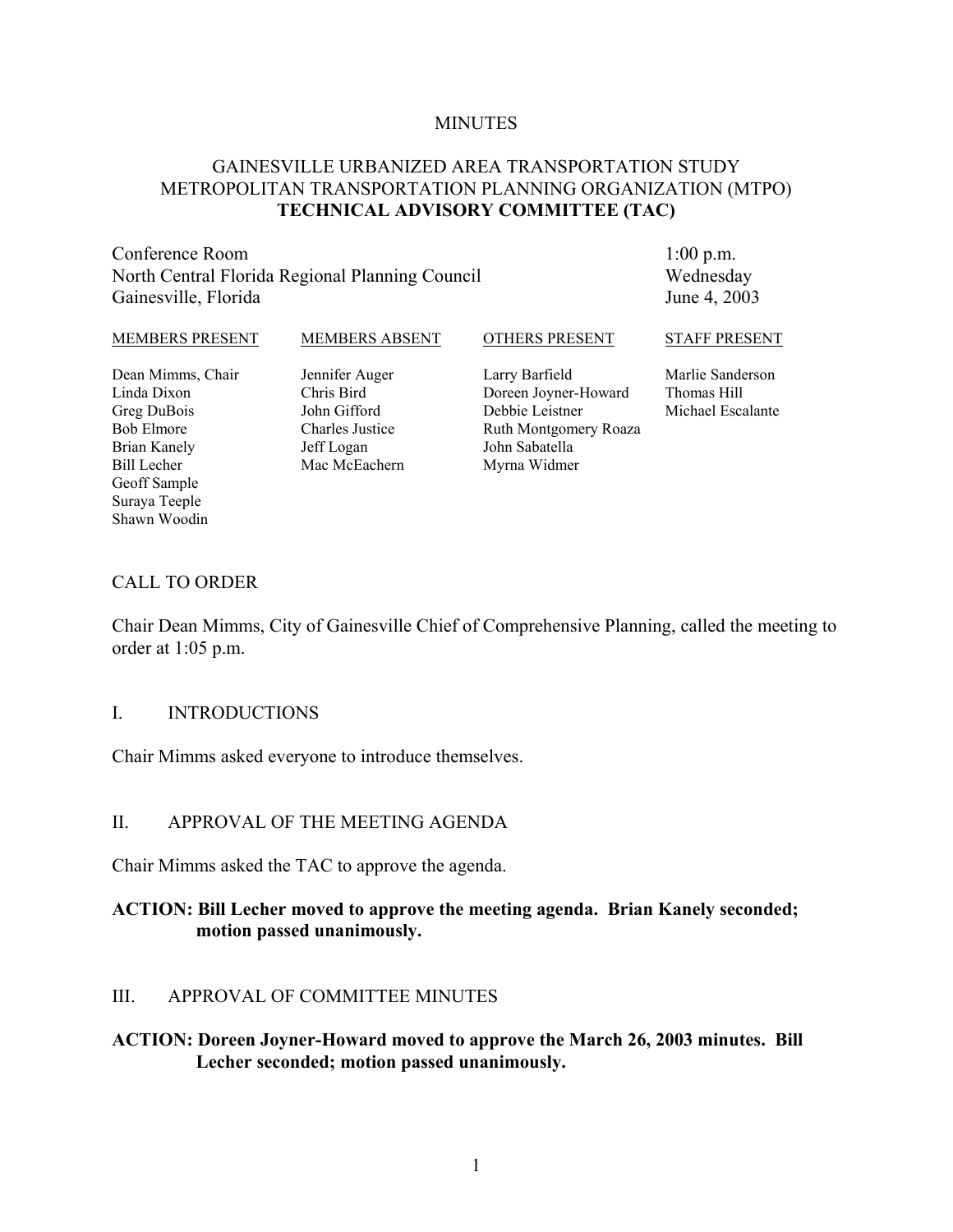# IV. CHAIRMAN'S REPORT

Mr. Marlie Sanderson, MTPO Director of Transportation Planning, announced that the next MTPO meeting is scheduled for June 19 at 7:00 p.m. in the Jack Durrance Auditorium. He said that the next TAC meeting is scheduled for July 16.

### V. EFFICIENT TRANSPORTATION DECISION MAKING (ETDM)

Mr. Sanderson stated that the TAC requested that the Florida Department of Transportation (FDOT) provide a presentation on its ETDM program.

Mr. Larry Barfield, FDOT Environmental Process Compliance Administrator, and Ms. Ruth Montgomery Roaza, URS Corporation GIS Project Manager, discussed the ETDM program and answered questions.

# VI. US 441 (SW 13<sup>TH</sup> STREET) RESURFACING PROJECT

Mr. Thomas Hill, MTPO Senior Planner, stated that FDOT staff has submitted US 441 resurfacing design plans. He reported the Design Team's recommendations.

Ms. Doreen Joyner-Howard, FDOT District 2 Transportation Planner, discussed the US 441 resurfacing design plans and answered questions.

## **ACTION: Brian Kanely moved to recommend that the MTPO approve the US 441 resurfacing design plans with the following conditions:**

- **1. a decorative hard surface treatment will replace the grass strip located between the roadway curb and the sidewalk;**
- **2. incorporate trees and/or tree wells into the pedestrian pavement design wherever possible;**
- **3. have sidewalks placed at the outer edge of the right-of-way; and**
- **4. incorporate the City of Gainesville Land Development Code Appendix A. Section 7 Special Area Plan for Southwest 13th Street to the maximum extent feasible.**

**Bill Lecher seconded; motion passed unanimously.**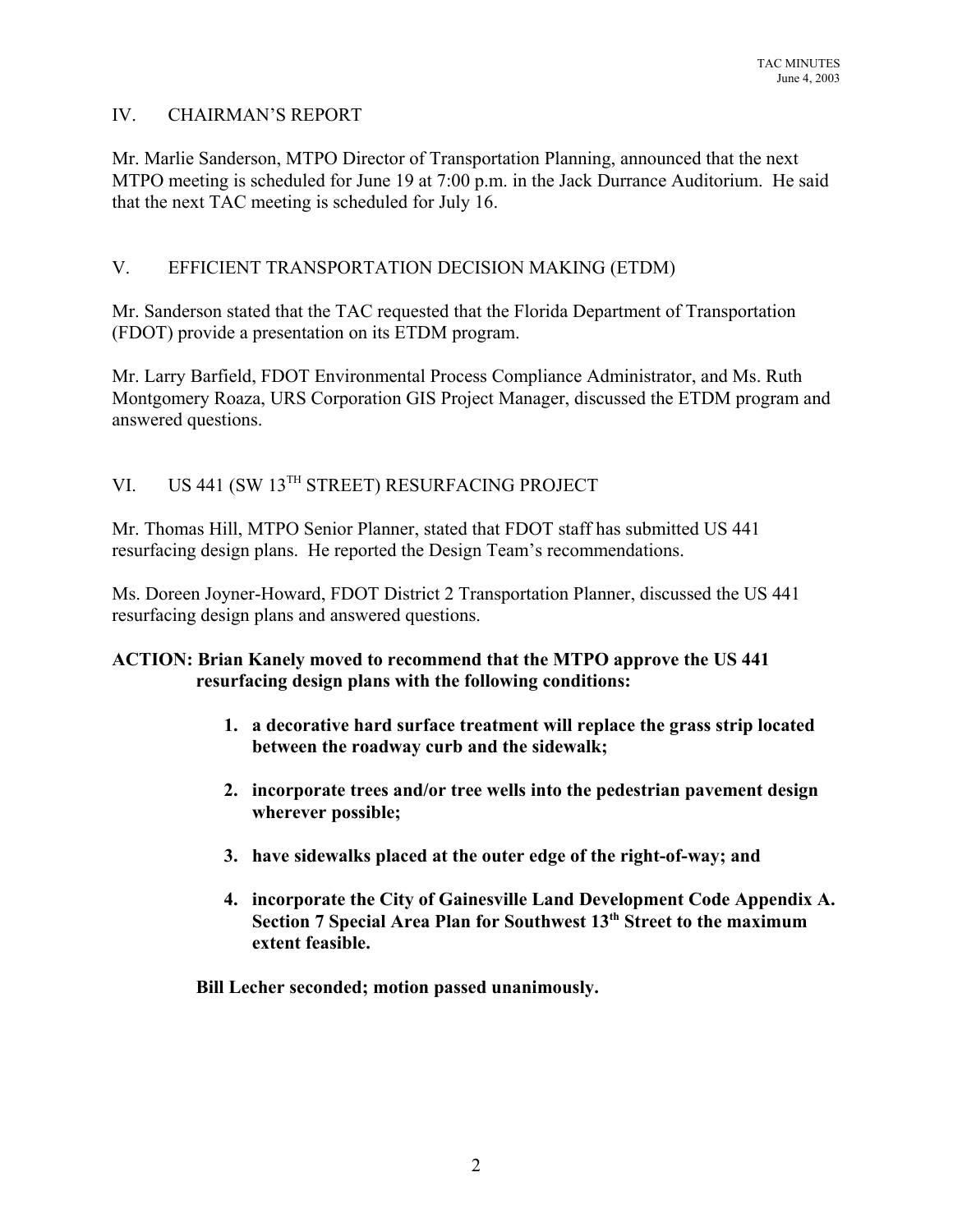# VII. STATE ROAD (SR) 222 (NE 39TH AVENUE) RESURFACING PROJECT

Mr. Hill stated that the Florida Department of Transportation (FDOT) staff has submitted SR 222 resurfacing design plans. He discussed some photos of the project area, the resurfacing design plans and answered questions.

## **ACTION: Bill Lecher moved to recommend that the MTPO approve the State Road 222 resurfacing design plans. Linda Dixon seconded; motion passed unanimously.**

# VIII W 13TH STREET SIGNAGE AND MAST ARM PROJECT

Mr. Sanderson stated that the City of Gainesville Community Redevelopment Agency (CRA) requested discussion of the W 13<sup>th</sup> Street signage and mast arm project. He discussed the CRA concerns.

Ms. Joyner-Howard discussed the W 13<sup>th</sup> Street signage and mast arm project and answered questions.

### **ACTION: Brian Kanely moved to recommend that the MTPO revise its Urban Design Policy Manual:**

- **1. to retain the existing signage system used by the City and County; and**
- **2. incorporate a street sign review checklist that design team members will consider during plan review and discussions. This checklist will be applied on a project by project basis where intersection design is a consideration and include the following topics:** 
	- **A. double-sided signs;**
	- **B. signage color scheme;**
	- **C. signage illumination;**
	- **D. correct facility name and commemorative identification;**
	- **E. sign position on main mast arm or as separate mast arm;**
	- **F. continuity of signage design with surrounding area; and**
	- **G. adaptation of street signs to accommodate unusual intersection geometry,**

**such that no proposed design items or additional design items are overlooked.** 

#### **Bill Lecher seconded; motion passed unanimously.**

### IX. US 441 BICYCLE SAFETY PROJECT

Mr. Hill stated that FDOT staff has submitted US 441 Bicycle Safety Project design plans. He and Mr. Sanderson discussed the US 441 Bicycle Safety Project design plans and answered questions.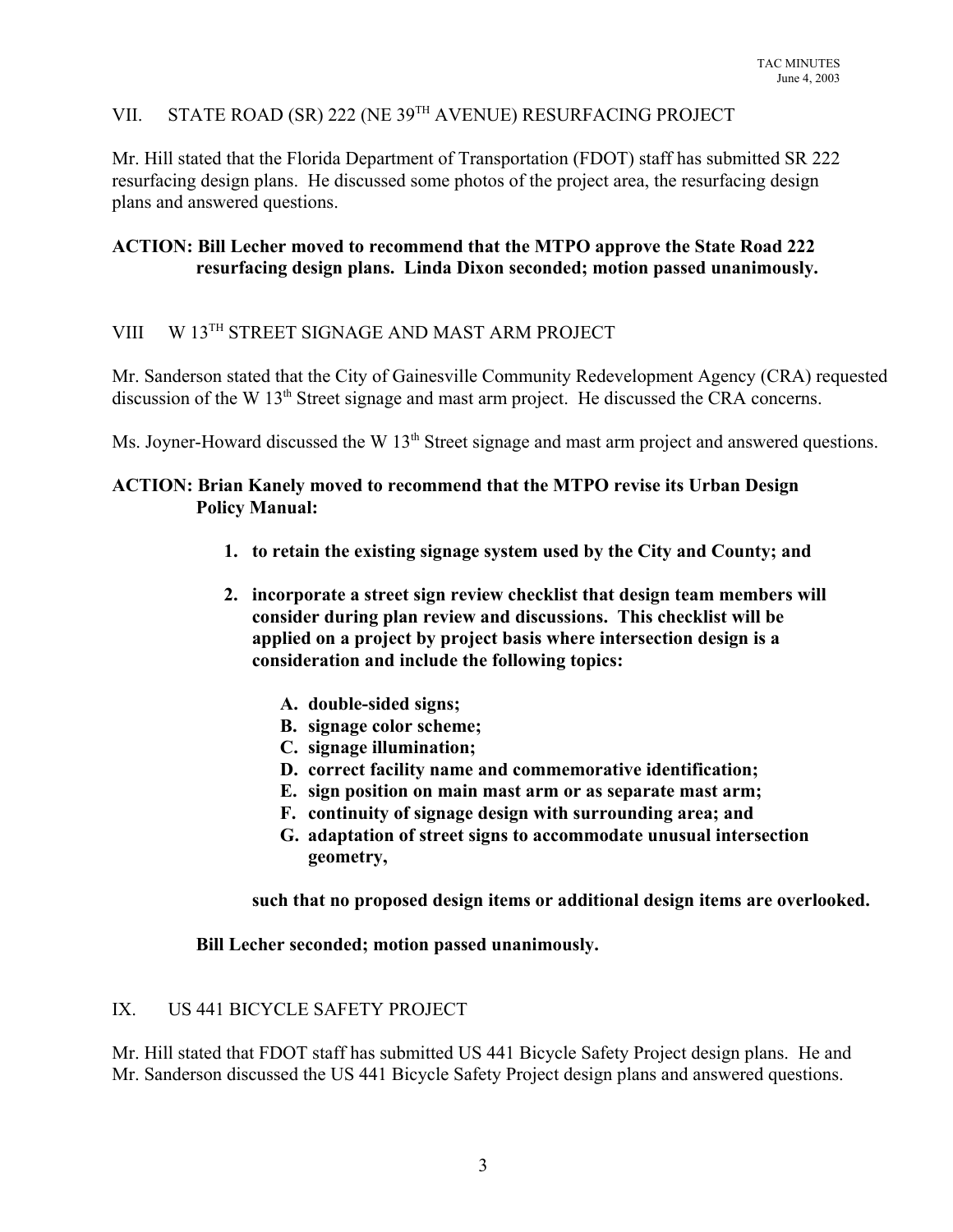## **ACTION: Brian Kanely moved to recommend that the MTPO:**

- **1. approve the US 441 Bicycle Safety Project design plans that include a five-foot bike lane and two-foot rumble strip; and**
- **2. request that FDOT reduce the number of roadway signs located along the corridor, where possible, for aesthetic purposes.**

## **Linda Dixon seconded; motion passed unanimously.**

## X. FISCAL YEARS 2003/2004-2007/2008 TRANSPORTATION IMPROVEMENT PROGRAM (TIP)

Mr. Sanderson stated that the TIP is the most important document that is approved annually by the MTPO. He said that the TIP is a staged implementation program of transportation projects consistent, to the maximum extent feasible, with adopted comprehensive plans of Alachua County and the City of Gainesville. He added that, in order for Federal transportation funds to be spent in the Gainesville Metropolitan Area, they must be approved by the MTPO and included in this report. He noted that this year's document authorizes about \$28 million in Federal funds for projects within the Gainesville Metropolitan Area over the next three year period.

## **ACTION: Brian Kanely moved to recommend that the MTPO approve the Fiscal Years 2003/04 - 2007/08 TIP. Bill Lecher seconded; motion passed unanimously.**

Ms. Joyner-Howard noted that FDOT has some editorial comments on the TIP which it would provide to MTPO staff.

# XI. PROPOSED STATE ROAD 24 (ARCHER ROAD) AMENDMENT

Mr. Sanderson stated that the MTPO, at its meeting on April 10, discussed amending its long range transportation plan to include the four-laning of State Road 24 (Archer Road) west of Tower Road to the MTPO's planning boundary (near SW 91<sup>st</sup> Street). During this discussion, the MTPO approved a motion to:

*"conduct a public hearing at its June meeting to consider four-laning Archer Road from Tower Road to the Gainesville Metropolitan Area boundary near SW 91st Street."*

Mr. Hill discussed the crash data in this corridor and answered questions. He noted that the estimated cost of four-laning Archer Road between:

- 1. Tower Road and SW 91<sup>st</sup> Street, 1.44 miles, is about \$4 million; and
- 2. SW 91<sup>st</sup> Street and the City of Archer, 5.94 miles, is about \$14 million.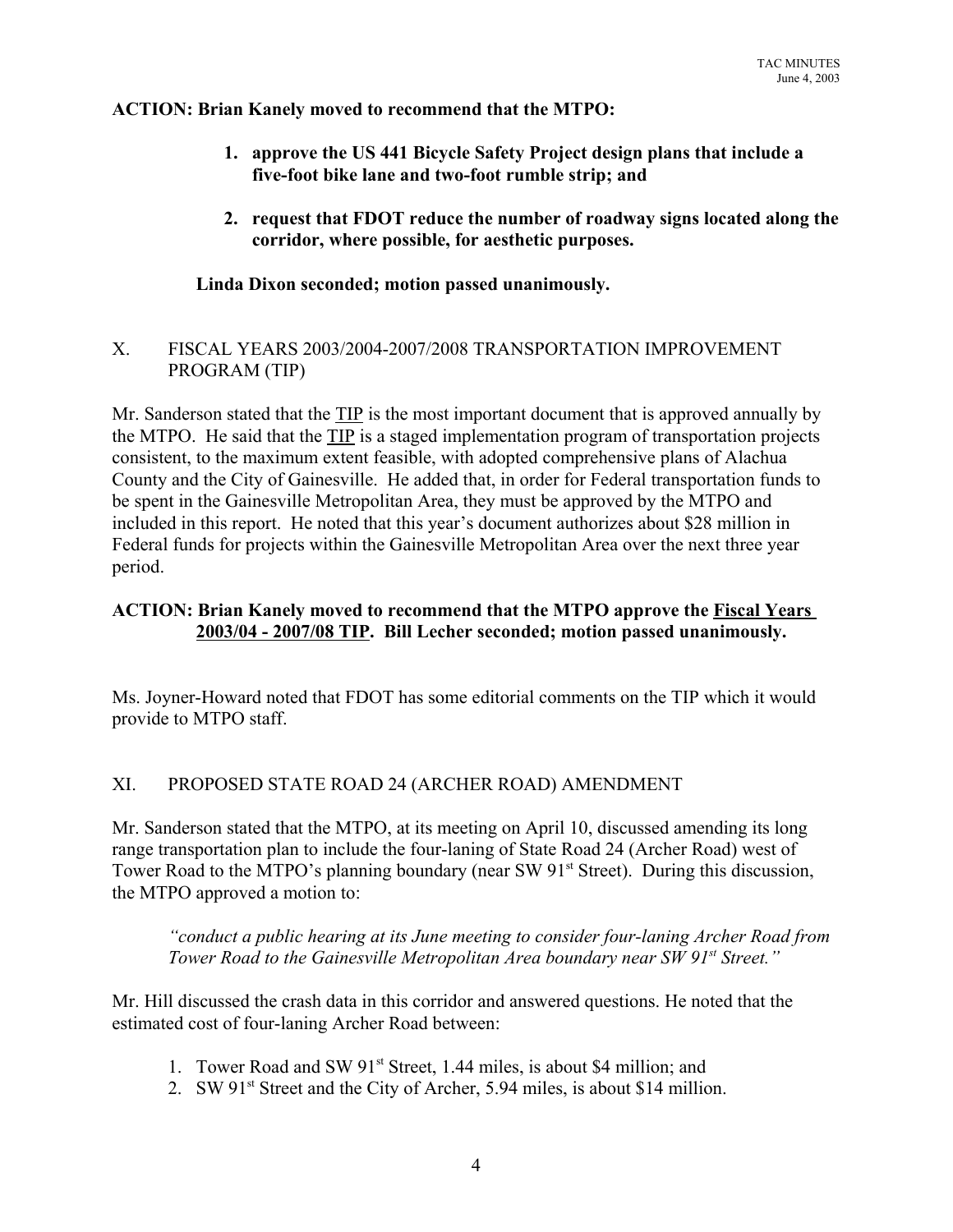**ACTION: Bill Lecher moved to recommend that the MTPO amend its long range transportation plan to include the construction of a four-lane divided roadway on portions of State Road 24 (Archer Road), from SW 75th Street (Tower Road) west to SW 91st Street. Bob Elmore seconded.**

#### **SUBSTITUTE ACTION:**

**Linda Dixon moved to recommend that the MTPO:**

- **1. not amend its long range transportation plan at this time, but consider four-laning Archer Road as part of its Year 2025 Long Range Transportation Plan update; and**
- **2. rank the four-laning of Archer Road no higher than priority # 9 if the MTPO chooses to amend its long range transportation plan.**

**Doreen Joyner-Howard seconded.**

# **2ND SUBSTITUTE ACTION:**

**Greg DuBois moved to recommend that the MTPO not amend its long range transportation plan at this time. Brian Kanely seconded; motion passed 7 to 2.**

#### XII. YEAR 2025 TRANSPORTATION PLAN UPDATE- REQUEST FOR PROPOSAL (RFP) PACKAGE

Mr. Sanderson stated that the MTPO is required to update its long range transportation plan by February 2006. He said that this plan update process takes about two years to complete. He added that the MTPO needs to contract with a consultant to work on this plan update so that they are ready to begin work on January 1, 2004.

Mr Sanderson and Mr. Hill discussed the plan update timeline, consultant selection process, scope of work and consultant contract.

### **ACTION: Bill Lecher moved to recommend that the MTPO approve the Year 2025 Transportation Plan Update- Request for Proposal Package. Brian Kanely seconded; motion passed unanimously.**

# XIII. ARCHER ROAD/SW 16TH AVENUE CHARRETTE

Mr. Sanderson stated that, each year, the MTPO, City of Gainesville and Alachua County each contribute \$5,000 to fund charrettes approved by the MTPO. He reviewed the previous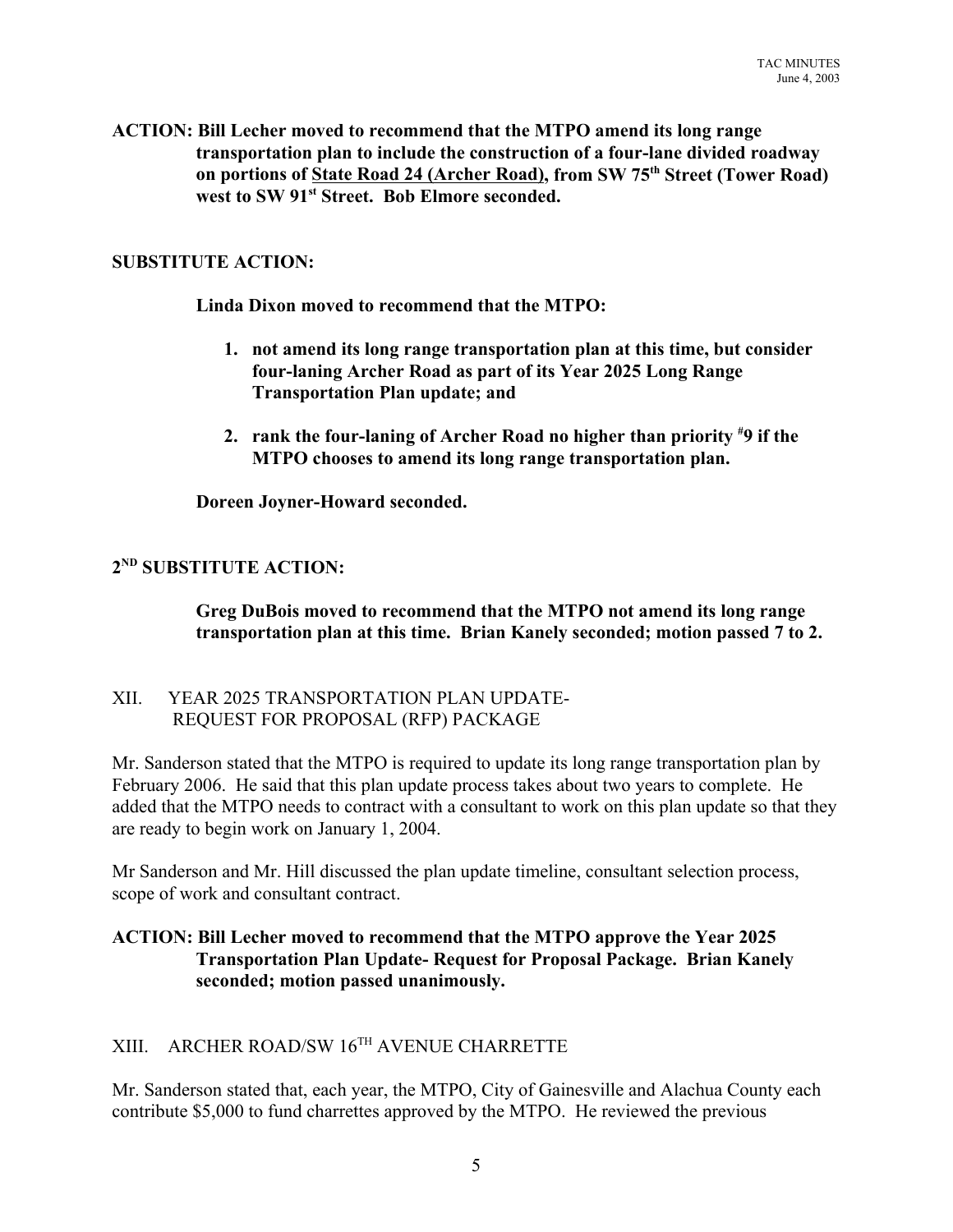charrettes that have been conducted by the MTPO so far. He reported that the MTPO, at its April 10 meeting, discussed which charrette to conduct next. He said that during this discussion, the MTPO approved the following motion to:

*"select as the next charrette the Archer Road/SW 16<sup>th</sup> Avenue area with the understanding that this charrette:*

- *1. will be coordinated with the SW 13th Street Charrette;*
- *2. will have a study area that includes the SW 24th Avenue extension to Archer Road and SE 4th Avenue because of its link to the Plan East Gainesville Bus Rapid Transit (BRT) project;*
- *3. will be scheduled after the MTPO receives its allocation from the City and County in October; and*
- *4. may include the University of Florida, Shands Hospital and the Florida Department of Transportation as funding partners."*

He discussed the draft scope of services and answered questions.

## **ACTION: Brian Kanely moved to recommend that the MTPO approve the Archer Road / SW 16th Avenue Charrette Scope of Services. Bill Lecher seconded motion passed unanimously.**

# XIV. MTPO PLANNING BOUNDARY AND VOTING MEMBERS

Mr. Sanderson stated that the Florida Department of Transportation (FDOT) received a letter from the Governor requesting that FDOT consult with representatives of newly urbanized areas and existing MPOs prior to requesting boundary maps and membership apportionment plans. He said that FDOT staff would like to have a decision from the Gainesville MTPO regarding extending the MTPO boundary countywide reflected in its recommendation to the Governor. He also reported that the MTPO, at its April 10 meeting, tabled discussion on this issue and requested additional information. He discussed the revised "MTPO Planning Area Boundary and Voting Membership Report," reviewed the TAC's prior recommendation and answered questions.

## **ACTION: Bill Lecher moved to that the TAC maintain its recommendation that the MTPO approve Alternative 2 consisting of:**

- **1. the metropolitan area only as the planning jurisdiction;**
- **2. voting membership of Mayor and six Commissioners from the City of Gainesville and the five Alachua County Commissioners; and**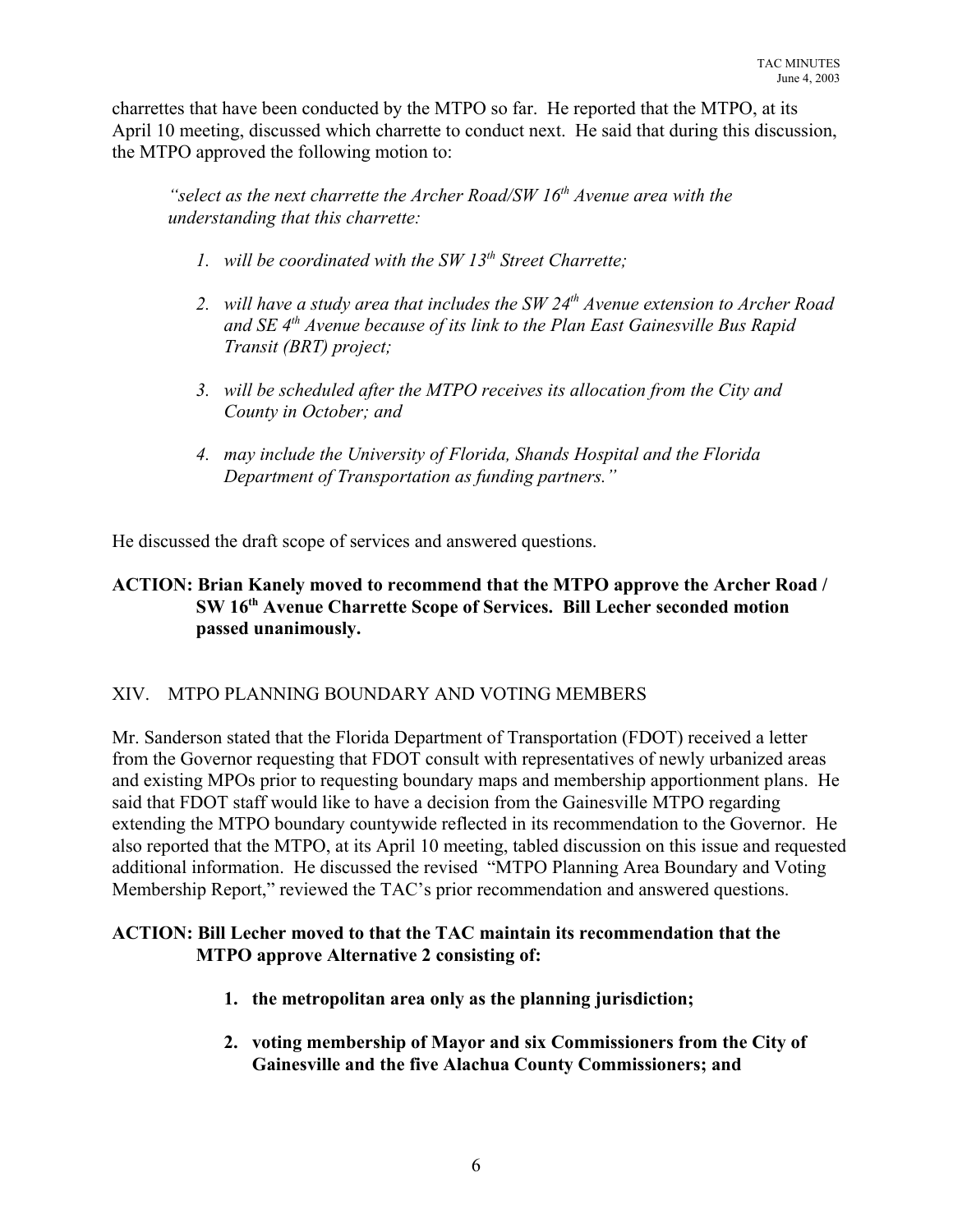- **3. a non-voting representative from:**
	- **A. Florida Department of Transportation;**
	- **B. Rural Advisor; and**
	- **C. University of Florida,**

**with a caveat regarding a determination as to whether the University of Florida could be a voting member of the MTPO.** 

#### **Brian Kanely seconded; motion passed unanimously.**

#### XV. CENSUS 2000 URBAN BOUNDARY AND FUNCTIONAL CLASSIFICATION MAPS

Mr. Sanderson discussed proposed Census 2000 Urban Boundary and Functional Classification Maps. He said that the boundaries on these maps will be used to update the functional classification of roads in this area. He added that this information will be used to identify where federal-aid urban funds can be spent. He reported the TAC Subcommittee's recommendation.

## **ACTION: Brian Kanely moved to recommend that the MTPO approve the proposed Census 2000 Urban Boundary and Functional Classification Maps. Bill Lecher seconded; motion passed unanimously.**

### XVI. DESIGN PLAN PERCENTAGE REVIEWS

Mr. Sanderson stated that FDOT staff has requested discussion of the design plan review process. He discussed the Design Team's design plan review procedure recommendations.

Ms. Joyner-Howard discussed FDOT's concern regarding the design plan review process and answered questions.

## **ACTION: Brian Kanely moved to recommend that the MTPO revise its Urban Design Policy Manual project review procedures to include the following:**

- **1. in October or November, the Design Team will review FDOT's Tentative Work Program and selects projects to review at the scoping stage;**
- **2. Design Team's initial review at the scoping stage;**
- **3. Design Team's second review at 30 percent design plans; and**
- **4. Design Team's third review at 60 percent design plans.**

**Bill Lecher seconded; motion passed unanimously.**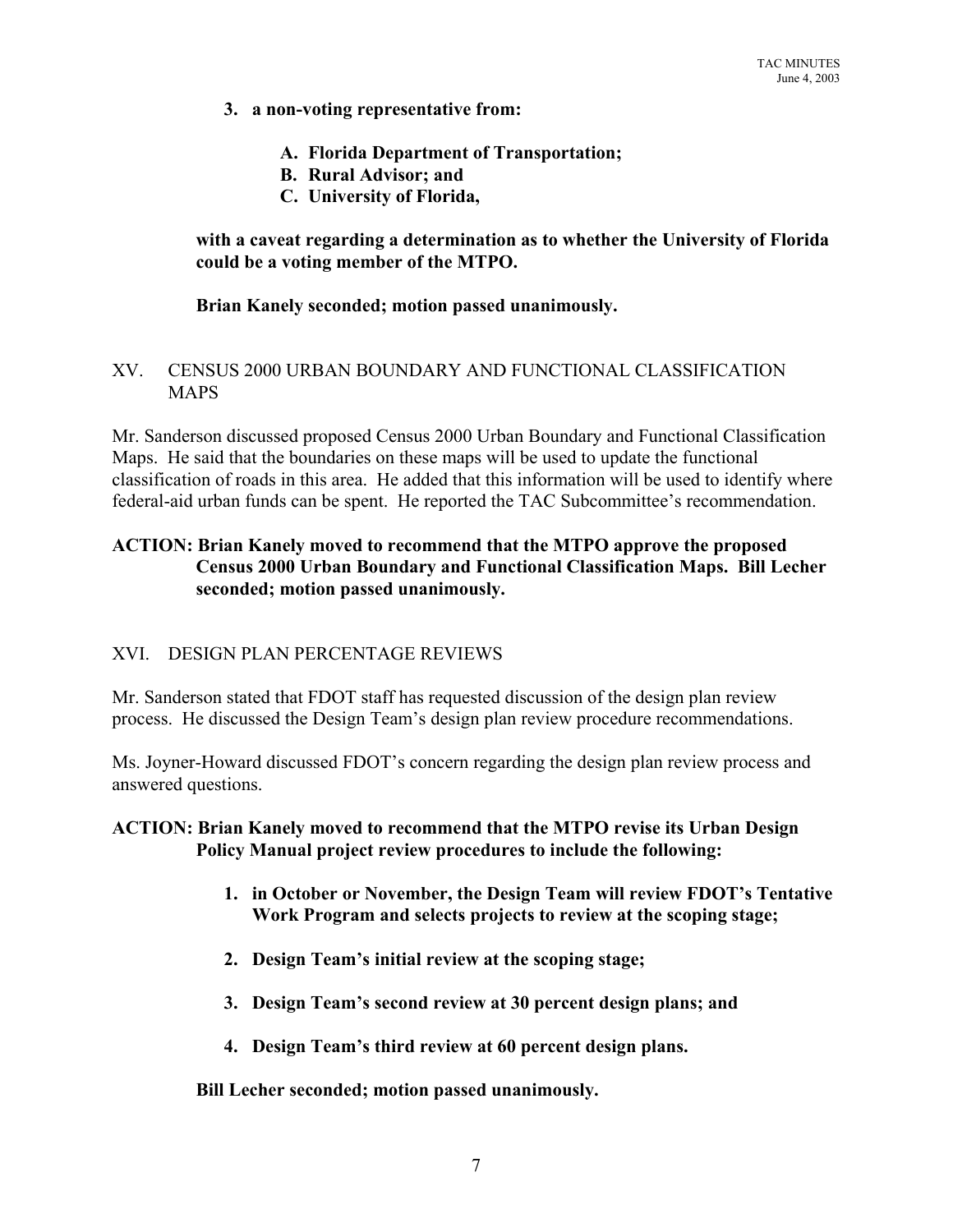TAC MINUTES June 4, 2003